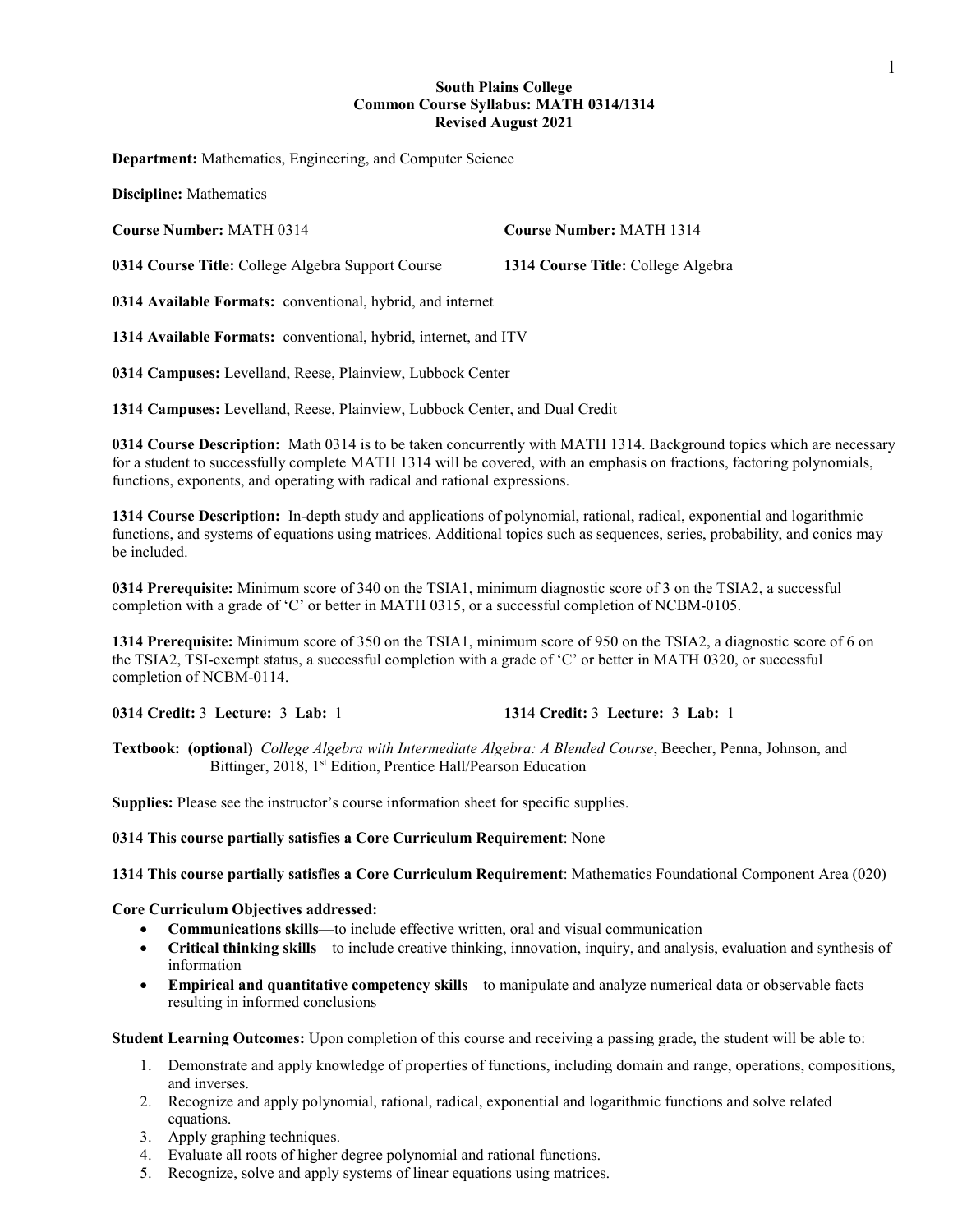**Student Learning Outcomes Assessment:** A pre- and post-test questions will be used to determine the extent of improvement that the students have gained during the semester

**Course Evaluation:** There will be departmental final exam questions given by all instructors.

**Attendance/Student Engagement Policy:** Attendance and engagement are the most critical activities for success in this course. The instructor maintains records of the student's attendance and submission of assignments throughout the semester. The student is expected to attend at least eighty percent (80%) of the **total** class meetings **and** submit at least eighty percent (80%) of the **total** class assignments to have the best chance of success. If the student fails to meet these minimum requirements, the instructor may remove the student from the class with an X, upon their discretion, to help the student from harming their GPA. If the student can not receive an X, the instructor will assign an F.

Plagiarism violations include, but are not limited to, the following:

- 1. Turning in a paper that has been purchased, borrowed, or downloaded from another student, an online term paper site, or a mail-order term paper mill;
- 2. Cutting and pasting together information from books, articles, other papers, or online sites without providing proper documentation;
- 3. Using direct quotations (three or more words) from a source without showing them to be direct quotations and citing them; or
- 4. Missing in-text citations.

Cheating violations include, but are not limited to, the following:

- 1. Obtaining an examination by stealing or collusion;
- 2. Discovering the content of an examination before it is given;
- 3. Using an unauthorized source of information (notes, textbook, text messaging, internet, apps) during an examination, quiz, or homework assignment;
- 4. Entering an office or building to obtain an unfair advantage;
- 5. Taking an examination for another;
- 6. Altering grade records;
- 7. Copying another's work during an examination or on a homework assignment;
- 8. Rewriting another student's work in Peer Editing so that the writing is no longer the original student's;
- 9. Taking pictures of a test, test answers, or someone else's paper.

**COVID Syllabus Statement:** Consistent with the latest CDC recommendations, we have revised our guidance for students, faculty, and staff who have a known exposure or have tested positive. Anyone with a known exposure should wear a mask for 10 days and should seek a COVID-19 test on day five after exposure. If you test positive or develop symptoms, you should immediately self-isolate and seek a COVID-19 test. Please immediately notify your instructor, supervisor, and DeEtte Edens, Associate Director of Health and Wellness, any time you test positive for COVID-19. Anyone who tests positive is required to self-isolate for five days. Following the five-day isolation period, if you are asymptomatic or your symptoms are resolving, you may return to work or class but should wear a mask for five additional days. If you are still symptomatic, please contact DeEtte Edens at [dedens@southplainscollege.edu](mailto:dedens@southplainscollege.edu) or 806-716-2376 prior to your return date.

**Student Code of Conduct Policy**: Any successful learning experience requires mutual respect on the part of the student and the instructor. Neither instructor nor student should be subject to others' behavior that is rude, disruptive, intimidating, aggressive, or demeaning**.** Student conduct that disrupts the learning process or is deemed disrespectful or threatening shall not be tolerated and may lead to disciplinary action and/or removal from class.

**Diversity Statement:** In this class, the teacher will establish and support an environment that values and nurtures individual and group differences and encourages engagement and interaction. Understanding and respecting multiple experiences and perspectives will serve to challenge and stimulate all of us to learn about others, about the larger world and about ourselves. By promoting diversity and intellectual exchange, we will not only mirror society as it is, but also model society as it should and can be.

**Disability Statement:** Students with disabilities, including but not limited to physical, psychiatric, or learning disabilities, who wish to request accommodations in this class should notify the Disability Services Office early in the semester so that the appropriate arrangements may be made. In accordance with federal law, a student requesting accommodations must provide acceptable documentation of his/her disability to the Disability Services Office. For more information, call or visit the Disability Services Office at Levelland (Student Health & Wellness Office) 806-716-2577, Reese Center (Building 8) 806-716-4675, or Plainview Center (Main Office) 806-716-4302 or 806-296-9611.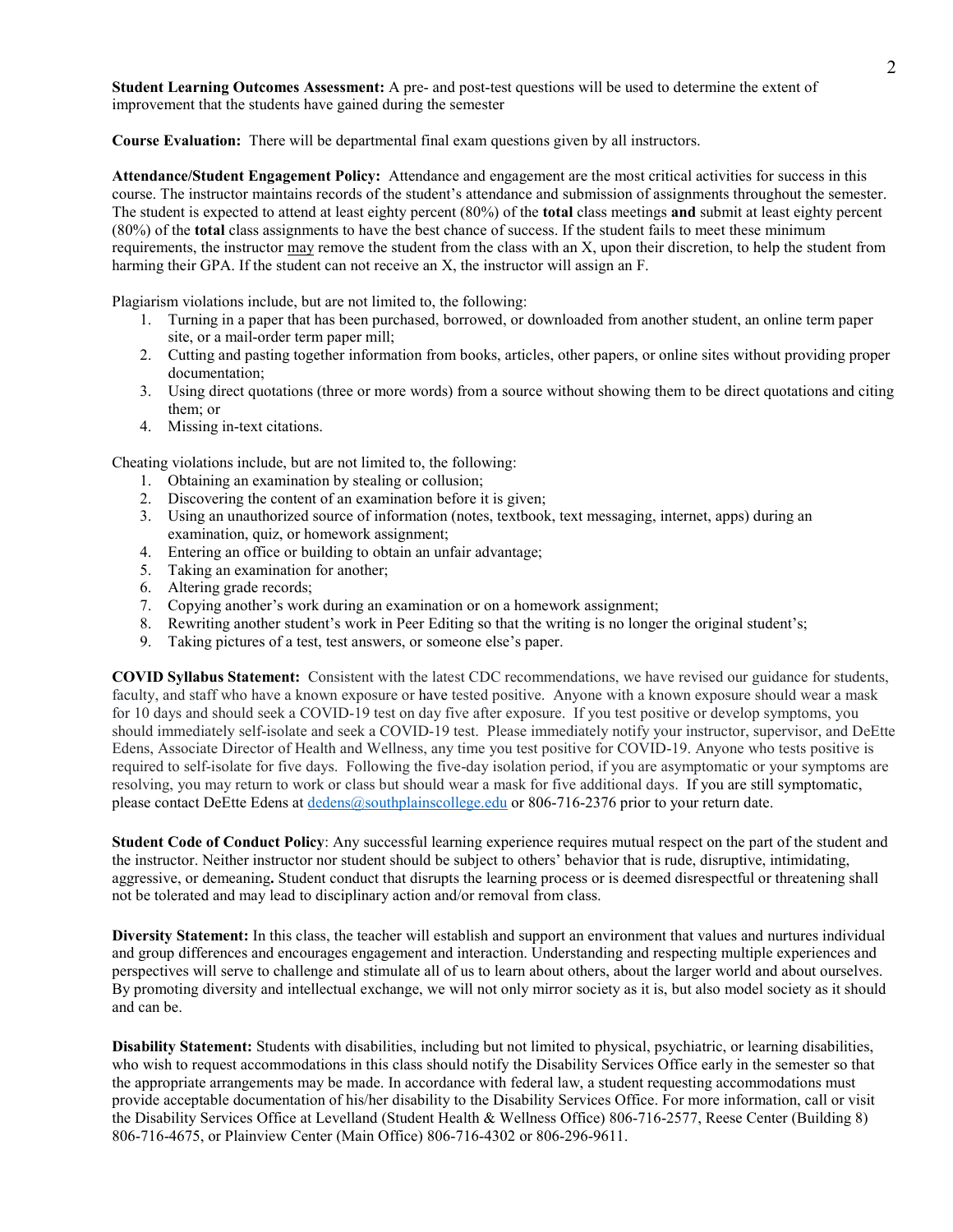**Nondiscrimination Policy:** South Plains College does not discriminate on the basis of race, color, national origin, sex, disability or age in its programs and activities. The following person has been designated to handle inquiries regarding the non-discrimination policies: Vice President for Student Affairs, South Plains College, 1401 College Avenue, Box 5, Levelland, TX 79336. Phone number 806-716-2360.

**Title IX Pregnancy Accommodations Statement:** If you are pregnant, or have given birth within six months, Under Title IX you have a right to reasonable accommodations to help continue your education. To [activate](http://www.southplainscollege.edu/employees/manualshandbooks/facultyhandbook/sec4.php) accommodations you must submit a Title IX pregnancy accommodations request, along with specific medical documentation, to the Director of Health and Wellness. Once approved, notification will be sent to the student and instructors. It is the student's responsibility to work with the instructor to arrange accommodations. Contact the Director of Health and Wellness at 806-716-2362 or [email](http://www.southplainscollege.edu/employees/manualshandbooks/facultyhandbook/sec4.php) [rcanon@southplainscollege.edu](mailto:rcanon@southplainscollege.edu) for assistance.

**Campus Concealed Carry**: Texas Senate Bill - 11 (Government Code 411.2031, et al.) authorizes the carrying of a concealed handgun in South Plains College buildings only by persons who have been issued and are in possession of a Texas License to Carry a Handgun. Qualified law enforcement officers or those who are otherwise authorized to carry a concealed handgun in the State of Texas are also permitted to do so. Pursuant to Penal Code (PC) 46.035 and South Plains College policy, license holders may not carry a concealed handgun in restricted locations. For a list of locations and Frequently Asked Questions, please refer to the Campus Carry page at: <http://www.southplainscollege.edu/campuscarry.php> Pursuant to PC 46.035, the open carrying of handguns is prohibited on all South Plains College campuses. Report violations to the College Police Department at 806-716-2396 or 9-1-1.

**SPC Bookstore Price Match Guarantee Policy:** If you find a lower price on a textbook, the South Plains College bookstore will match that price. The difference will be given to the student on a bookstore gift certificate! The gift certificate can be spent on anything in the store.

If students have already purchased textbooks and then find a better price later, the South Plains College bookstore will price match through the first week of the semester. The student must have a copy of the receipt and the book has to be in stock at the competition at the time of the price match.

The South Plains College bookstore will happily price match BN.com & books on Amazon noted as *ships from and sold by Amazon.com*. Online marketplaces such as *Other Sellers* on Amazon, Amazon's Warehouse Deals, *fulfilled by* Amazon, BN.com Marketplace, and peer-to-peer pricing are not eligible. They will price match the exact textbook, in the same edition and format, including all accompanying materials, like workbooks and CDs.

A textbook is only eligible for price match if it is in stock on a competitor's website at time of the price match request. Additional membership discounts and offers cannot be applied to the student's refund.

Price matching is only available on in-store purchases. Digital books, access codes sold via publisher sites, rentals and special orders are not eligible. Only one price match per title per customer is allowed.

Note: The instructor reserves the right to modify the course syllabus and policies, as well as notify students of any changes, at any point during the semester.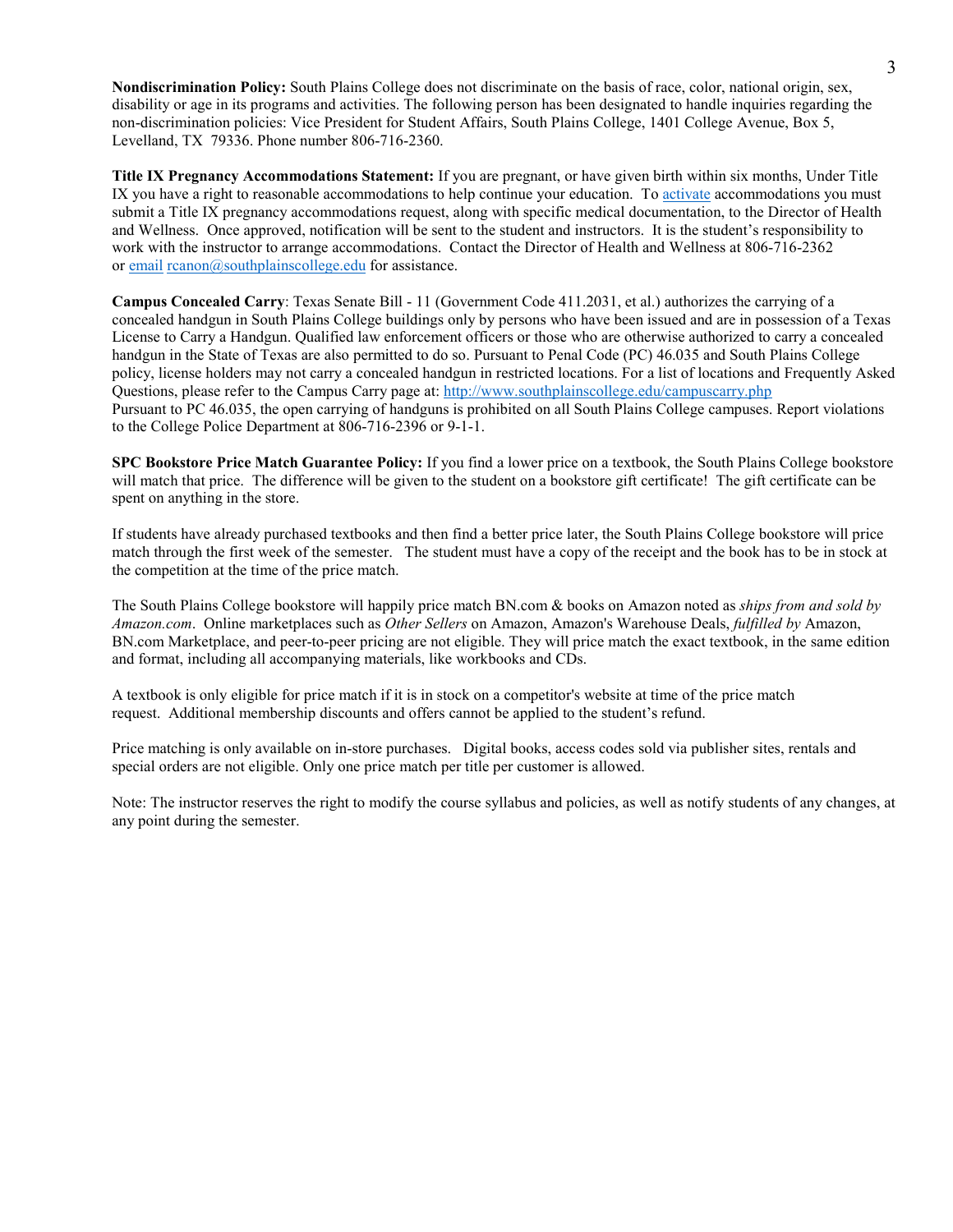## **Spring 2022 Math 0314/1314.C004 College Algebra with Support Mondays & Wednesdays: Online Tuesdays & Thursdays: 9:00-10:45am in Math 108**

**Instructor:** Jennifer Bartlett **Office Hours: Office**: Levelland Campus, Math Building Room 113 Mon & Wed 8:30-11:30 in Levelland Math 113, **Telephone:** (806) 716-2664 **Friday** 8:30-10:30 virtual on Zoom, **Email:**  $\frac{1}{k}$ **k**bartlett@southplainscollege.edu or by appointment face-to-face or zoom

**Virtual Office Hours Zoom Link**: <https://southplainscollege.zoom.us/j/97739016686>

# **Course Materials:**

- Textbook: A textbook is not required. The above-mentioned textbook would be the one I would recommend if you would like to purchase a book.
- Calculator: You are required to bring your calculator to EVERY class You may use a scientific calculator on most homework, quizzes, and exams. A TI-30 is one type, but many others are also acceptable. Cell phones and similar devices may NOT be used as calculators and no sharing of calculators is allowed. If you have any questions about your calculator check with the instructor immediately.
- 3-ring binder (about 3 inch), dividers, paper, graph paper, hole punch, pencils, and erasers
- Access to a reliable internet service, a way to print and scan documents, a device with the capability to participate in Zoom meetings with video and audio

**Homework:** Homework will be assigned at each class meeting and will be submitted through Blackboard as a SINGLE PDF document. No late assignments will be accepted. You should show all work when doing homework. Simply writing the problem and the answer is not "doing homework." Using a solution manual or an app that shows you the steps, and copying them down is NOT "doing homework." Remember your effort is key to your success. You have to focus your effort on being able to complete the problems on a quiz/exam without any outside resources. You are responsible for the following homework requirements. Any homework that does not follow the homework requirements will be recorded as a grade of a zero.

Homework Requirements:

- 1) Assignments must be submitted through Blackboard before 9:00am. Late homework will not be accepted.
- 2) For every section, multiple pages must be scanned, saved, and submitted as a SINGLE PDF document.
- 3) Assignments must be written in pencil on white 8.5 x 11 inch paper. It must be neat and legible. I will be the judge as to what is neat. Just because you can read it doesn't mean that I can interpret it.
- 4) Nothing on the assignment sheet will be graded. All work and answers must be done on your own paper.
- 5) Assignments must be presented in an orderly manner with the problem running in a single or double column down the page. No more than double column work will be graded.
- 6) All final answers must be circled to receive credit. Any algebraic answer not circled or "boxed" in will not be graded. Pictures/graphs do not need to be circled or boxed.
- 7) No late homework will be accepted. It is highly recommended that you work ahead of the due dates just in case computer problems, life problems or problems in general pop up.

**Notebook:** You will keep all class materials (notes, handouts, homework, quizzes, exams, etc.) organized in a notebook (3 ring binder) . These materials should be neat, brought to every class period, and will be used as a reference and study guide.

**Quizzes:** Short, in-class quizzes that will be given regularly will have problems selected from, or closely related to, your homework. Most, if not all, quizzes will be pop-quizzes so you will need to be prepared every class period. Students arriving late may be denied the chance to take a quiz if there is one that day. Quizzes must be taken in pencil.

**Exams:** Exams must be taken in pencil. Student my not leave the examination room for any reason without turning in their exam for grading. The tentative exam dates are on the course calendar below. Exams may be given via zoom and recorded in case of school closures.

**Final:** The comprehensive final will be given on Tuesday, May 10<sup>th</sup> from 8:00 to 10:00am. No make-up final will be given. The final will cover all material covered in-class.

**Make-up:** Make-up work is given at the discretion of the instructor. NO make-up quizzes or tests are given without prior notification AND proper documentation. If are absent from class, have given prior notification and proper documentation of your absence, you MUST make arrangements to take the quiz or test BEFORE the next class period. Students who do not take quizzes or exams in-class, early or late, forfeit the right to attempt any extra credit on that quiz or exam.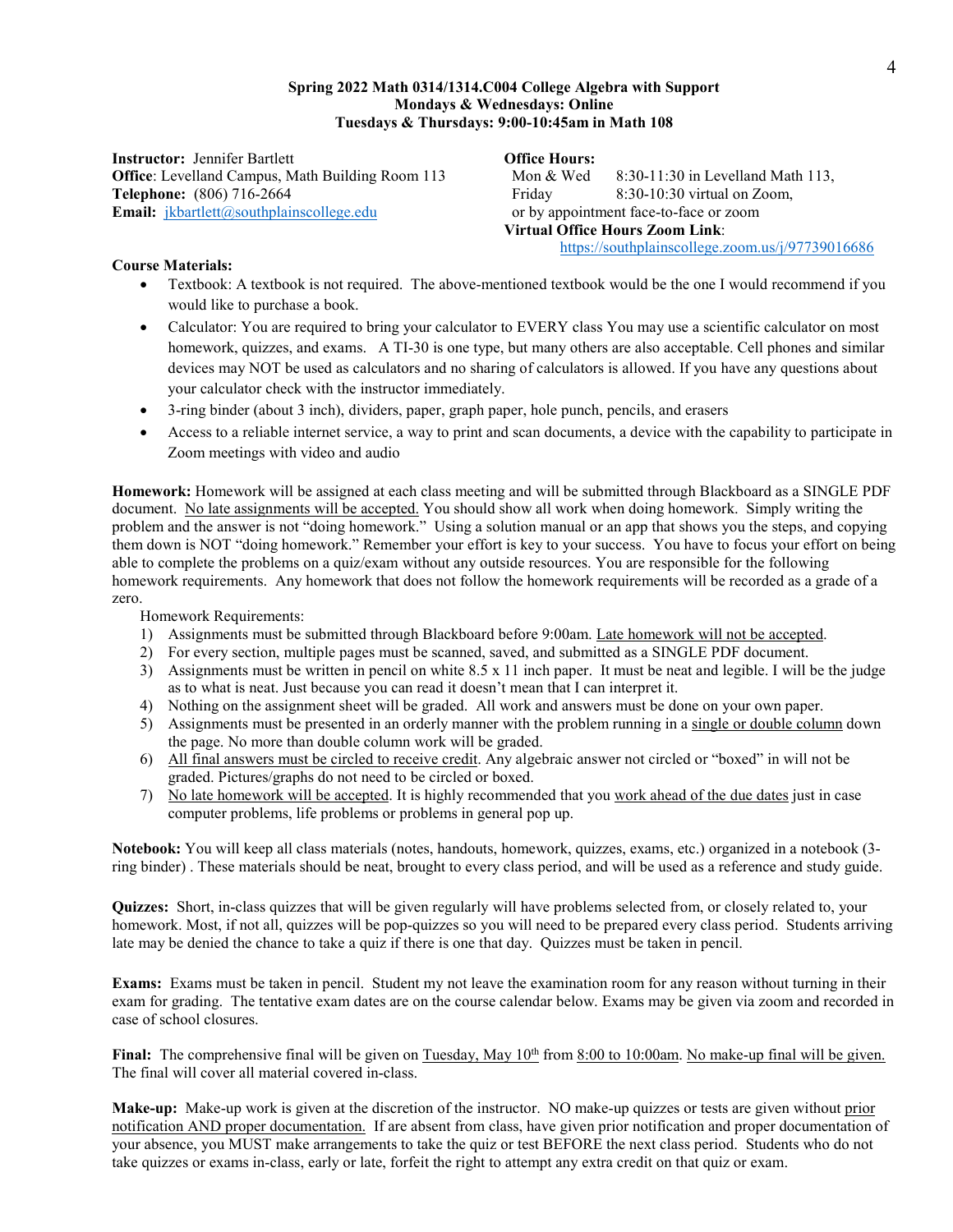| <b>Grading Policy:</b>         |     | Grading Scale (1314): |   |
|--------------------------------|-----|-----------------------|---|
| Daily Work (HW, quizzes, labs) | 10% | $90-100\%$            | A |
| Unit Exams (8 total)           | 70% | 80-89%                | B |
| Comprehensive Final            | 20% | 70-79%                |   |
|                                |     | $60 - 69\%$           | D |
|                                |     | Below $60\%$          | F |

Grades will be updated on Blackboard during the semester. Math 0314 will be graded as Pass/Fail. If a grade of A, B, or C is earned in Math 1314, then a grade of Pass will be awarded in Math 0314. If a grade of D or F is earned in Math 1314, then a grade of Pass or Fail will be awarded for Math 0314 at the instructor's discretion. If you pass MATH 0314 but do not pass the MATH 1314 portion, you will be able to register for MATH 1314 in future semesters.

## **Student Responsibilities and Expectations:**

- 1. Come to class on time and prepared to learn. (Pencils, homework, notebook, calculator)
- 2. Watch the course videos on the days that we have virtual/online class, take notes, and complete your assignment
- 3. Take notes, participate in class, and complete course assignments early enough to seek help if needed.
- 4. Let your instructor know if you are not going to be present in class, before you miss the class period.
- 5. Food and drink are not allowed in class, with the exception of bottled water.
- 6. Cell phones and any other electronic devices must be silenced and put away before entering the classroom. Use of these devices during class will result in a zero for that day's quiz, homework, or exam.
- 7. Be courteous and respectful to your instructor and classmates at all times.

## **Resources:**

- I am your first and BEST resource for this class! Feel free to come by during my office hours or email me.
- Blackboard is the online course management system that will be used for this course. The course syllabus as well as any other class handouts can be accessed through Blackboard. Login at http://southplainscollege.blackboard.com . The user name and password should be the same as the MySPC and SPC email.
	- User name: first initial, last name, and last 4 digits of the Student ID
		- Password: Original Campus Connect Pin No. (found on SPC acceptance letter)
- Free tutoring is available on the Levelland campus, Reese Campus, and Lubbock campus. See info below about tutoring
- Form study groups: Networking is an essential tool both in the classroom and in the workforce!
- Websites that contain helpful videos: patrickjmt.com, khanacademy.com

## **Tutoring:**

## **In-Person SPC Tutors: (before 8pm)**

Tutoring is FREE for all currently enrolled students. Make an appointment or drop-in for help at any SPC location or online! Visit the link below to learn more about how to book an appointment, view the tutoring schedule, and view tutoring locations.

<http://www.southplainscollege.edu/exploreprograms/artsandsciences/teacheredtutoring.php>

## **Online Tutoring at Tutor.com: (after 8pm)**

You also have 180 FREE minutes of tutoring with Tutor.com each week, and your hours reset every Monday morning. Log into Blackboard, click on the tools option from the left-hand menu bar. Click on the Tutor.com link and you will automatically be logged in for free tutoring. You may access tutor.com tutors during the following times:

Monday – Thursday: 8pm-8am

6pm Friday – 8am Monday morning

For questions regarding tutoring, please email  $\underline{tutoff}$  substitutions ollege.edu or call 806-716-2538.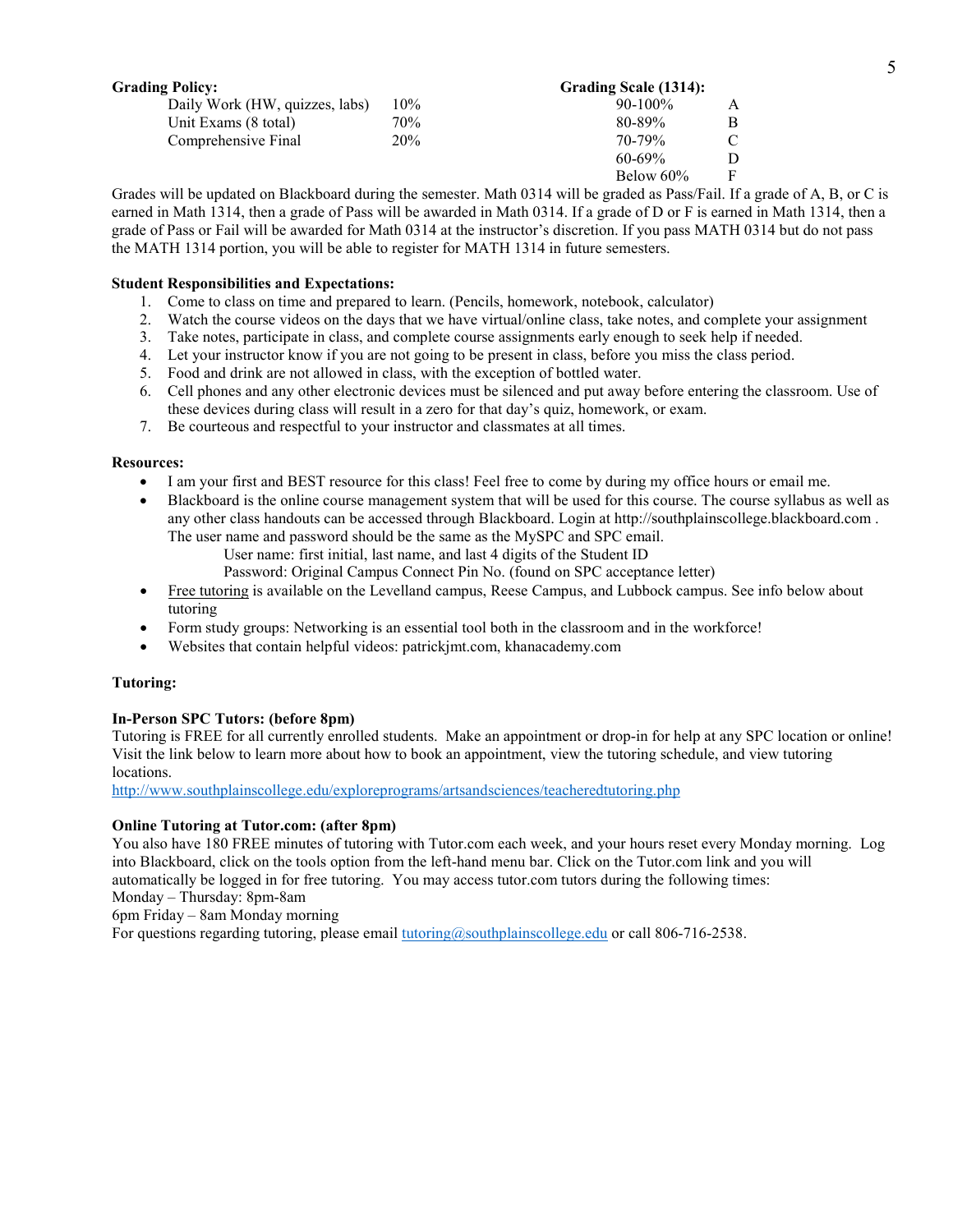| Math 0314/1314.C001 Tentative Calendar Spring 2021<br><b>MW: Online</b><br>TR: Face-to-Face in Math 108 |                |                                                                                                                            |                                 |  |
|---------------------------------------------------------------------------------------------------------|----------------|----------------------------------------------------------------------------------------------------------------------------|---------------------------------|--|
| Week                                                                                                    | Date           | <b>Topic</b>                                                                                                               | <b>Homework Due</b><br>(9:00am) |  |
| Week <sub>1</sub>                                                                                       | Jan $17 - M$   | No School - MLK Holiday                                                                                                    |                                 |  |
|                                                                                                         | Jan $18 - T$   | Course Introduction<br>P1: Integers, Fraction Multiplication & Division                                                    |                                 |  |
|                                                                                                         | Jan $19-W$     | P2: Fraction Addition & Subtraction, Order of Operations                                                                   | P <sub>1</sub>                  |  |
|                                                                                                         | Jan $20 - R$   | Lesson 1: Solving Linear and Absolute Value Equations                                                                      | P <sub>2</sub>                  |  |
| Week <sub>2</sub>                                                                                       | Jan $24 - M$   | Lesson 2: Solving Linear and Absolute Value Inequalities                                                                   | Assignment 1                    |  |
|                                                                                                         | Jan $25 - T$   | Lesson 3: Polynomials: Exponent Rules                                                                                      | Assignment 2                    |  |
|                                                                                                         | Jan $26-W$     | Lesson 4: Polynomials: Add, Subtract & Multiply                                                                            | Assignment 3                    |  |
|                                                                                                         | Jan $27 - R$   | Factoring: GCF, Trinomials with a Coefficient of 1 (A4)<br>Lesson 5: Factoring: Trinomials, Grouping & Special<br>Products | Assignment 4                    |  |
|                                                                                                         | Jan $31 - M$   | Lesson 6: Summary of Factoring/ Solving by Factoring                                                                       | Assignment 5                    |  |
|                                                                                                         | $Feb 1 - T$    | Review for Unit 1 Exam                                                                                                     | Assignment 6                    |  |
| Week 3                                                                                                  | Feb $2-W$      | Review for Unit 1 Exam                                                                                                     |                                 |  |
|                                                                                                         | $Feb 3 - R$    | Unit 1 Exam                                                                                                                |                                 |  |
|                                                                                                         | Feb $7 - M$    | Lesson 7: Multiply and Divide Rational Expressions                                                                         |                                 |  |
|                                                                                                         | Feb $8 - T$    | Lesson 8: Add and Subtract Rational Expressions                                                                            | Assignment 7                    |  |
| Week 4                                                                                                  | $Feb 9 - W$    | Lesson 9: Multiply, Divide, Add & Subtract Rational<br>Expressions                                                         | Assignment 8                    |  |
|                                                                                                         | Feb $10 - R$   | Lesson 10: Solving Rational Equations                                                                                      | Assignment 9                    |  |
|                                                                                                         | Feb $14 - M$   | Review for Unit 2 Exam                                                                                                     | Assignment 10                   |  |
| Week 5                                                                                                  | Feb $15 - T$   | Unit 2 Exam                                                                                                                |                                 |  |
|                                                                                                         | Feb $16-W$     | Lesson 11: Simplifying Radicals/Rational Exponents                                                                         |                                 |  |
|                                                                                                         | Feb $17 - R$   | Lesson 12: Add, Subtract & Multiply Radicals                                                                               | Assignment 11                   |  |
| Week 6                                                                                                  | Feb $21 - M$   | Lesson 13: Rationalizing Radical Expressions &<br>The Complex Number System Part 1                                         | Assignment 12                   |  |
|                                                                                                         | Feb $22-T$     | Lesson 14: The Complex Number System Part 2 &<br>Solving Radical Equations Part 1                                          | Assignment 13                   |  |
|                                                                                                         | Feb $23-W$     | Lesson 15: Solving Radical Equations Part 2<br>Review for Unit 3 Exam                                                      | Assignment 14                   |  |
|                                                                                                         | Feb $24 - R$   | Unit 3 Exam                                                                                                                | Assignment 15                   |  |
| Week 7                                                                                                  | Feb $28 - M$   | Lesson 16: Functions Day 1                                                                                                 |                                 |  |
|                                                                                                         | March $1 - T$  | Lesson 17: Functions Day 2                                                                                                 | Assignment 16                   |  |
|                                                                                                         | March $2 - W$  | Lesson 18: Function Operations, Compositions & Inverses                                                                    | Assignment 17                   |  |
|                                                                                                         | March $3 - R$  | Lesson 19: Linear Functions: Slope & Graphing                                                                              | Assignment 18                   |  |
|                                                                                                         | March $7 - M$  | Lesson 20: Linear Functions: Equations, Parallel &<br>Perpendicular Lines                                                  | Assignment 19                   |  |
| Week 8                                                                                                  | March $8 - T$  | Review for Unit 4 Exam                                                                                                     | Assignment 20                   |  |
|                                                                                                         | March $9 - W$  | Review for Unit 4 Exam                                                                                                     |                                 |  |
|                                                                                                         | March $10 - R$ | Unit 4 Exam                                                                                                                |                                 |  |